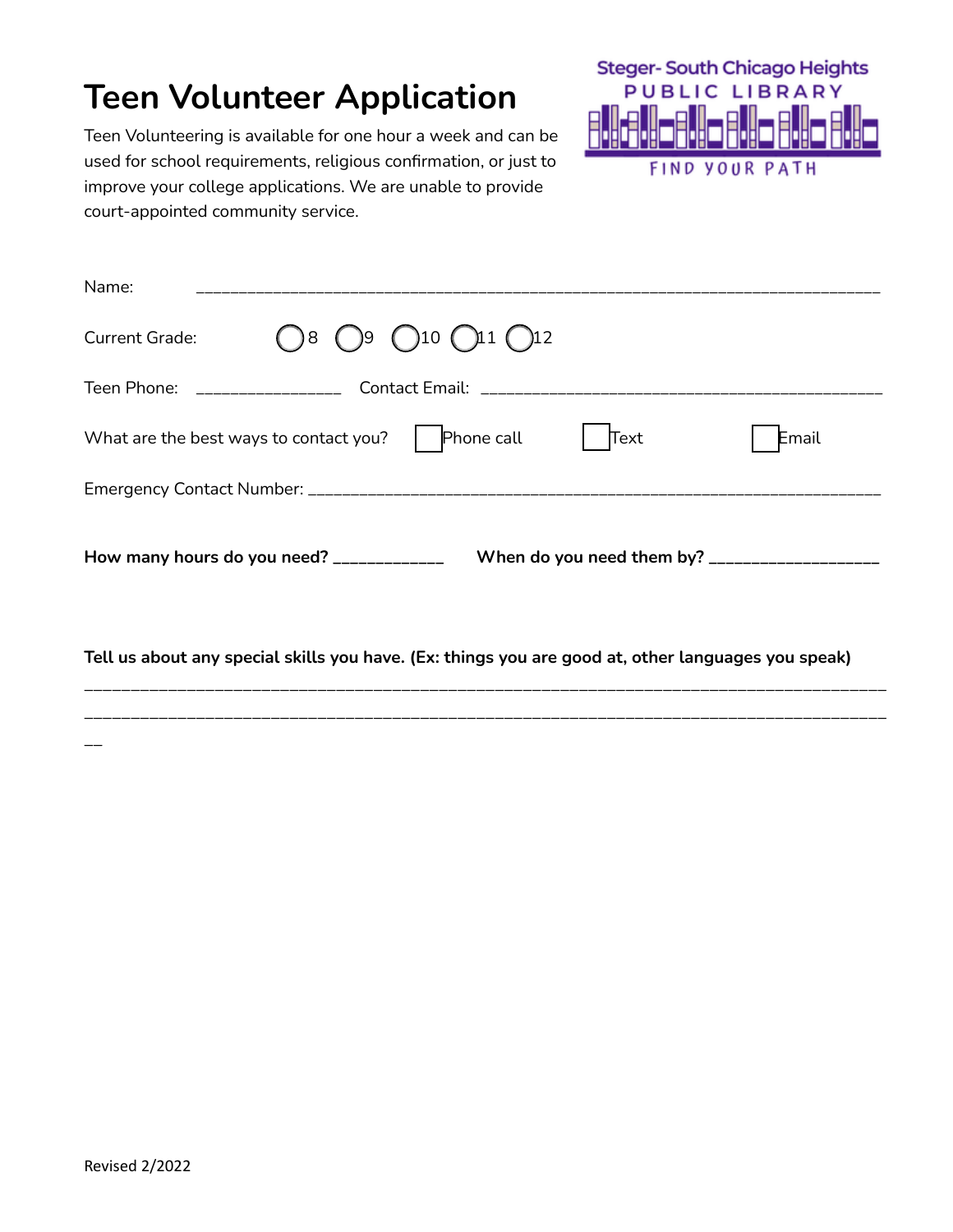### Steger-South Chicago Heights Public Library Teen Volunteer Application Parental Consent Form and Agreement

*If volunteer is 18, skip to volunteer signature.*

| Parent name / Nombre del padre:    |                                                                |
|------------------------------------|----------------------------------------------------------------|
| Phone number / Número de teléfono: |                                                                |
|                                    | Check here if your parent would prefer phone calls in Spanish. |

I give permission for my child to be a teen volunteer for the Steger-South Chicago Heights Public Library. I understand that they will be expected to meet all the requirements of the position, including regular attendance and adherence to library policies and procedures. I understand that my child will not receive monetary compensation for the services contributed. I will support them by respecting their volunteer commitment and providing transportation if needed.

Doy permiso para que mi hijo/a sea un voluntario para la Biblioteca Pública Steger-South Chicago Heights. Entiendo que se espera que cumplan con todos los requisitos del puesto, incluida la asistencia regular y el cumplimiento de las políticas y procedimientos de la biblioteca. Entiendo que mi hijo/a no recibirá compensación monetaria por los servicios aportados. Los apoyaré respetando su compromiso voluntario y proporcionando transporte si es necesario.

| Parent signature / Firma del padre: ______________________ |  |
|------------------------------------------------------------|--|
| Date / Fecha:                                              |  |

As a volunteer at the Steger-South Chicago Heights Public Library, I agree to the following:

- 1. I will arrive on time and sign in. If I'm unable to do this, I will call or email the library.
- 2. I understand that **two absences** without notification will result in my losing the ability to earn more hours.
- 3. I will conduct myself professionally.
- 4. I will not socialize with friends during my volunteer times.

Volunteer signature: \_\_\_\_\_\_\_\_\_\_\_\_\_\_\_\_\_\_\_\_\_\_\_\_\_\_\_\_\_\_\_\_\_\_\_\_\_\_\_\_\_\_\_ Date: \_\_\_\_\_\_\_\_\_\_\_\_\_\_\_\_\_\_\_